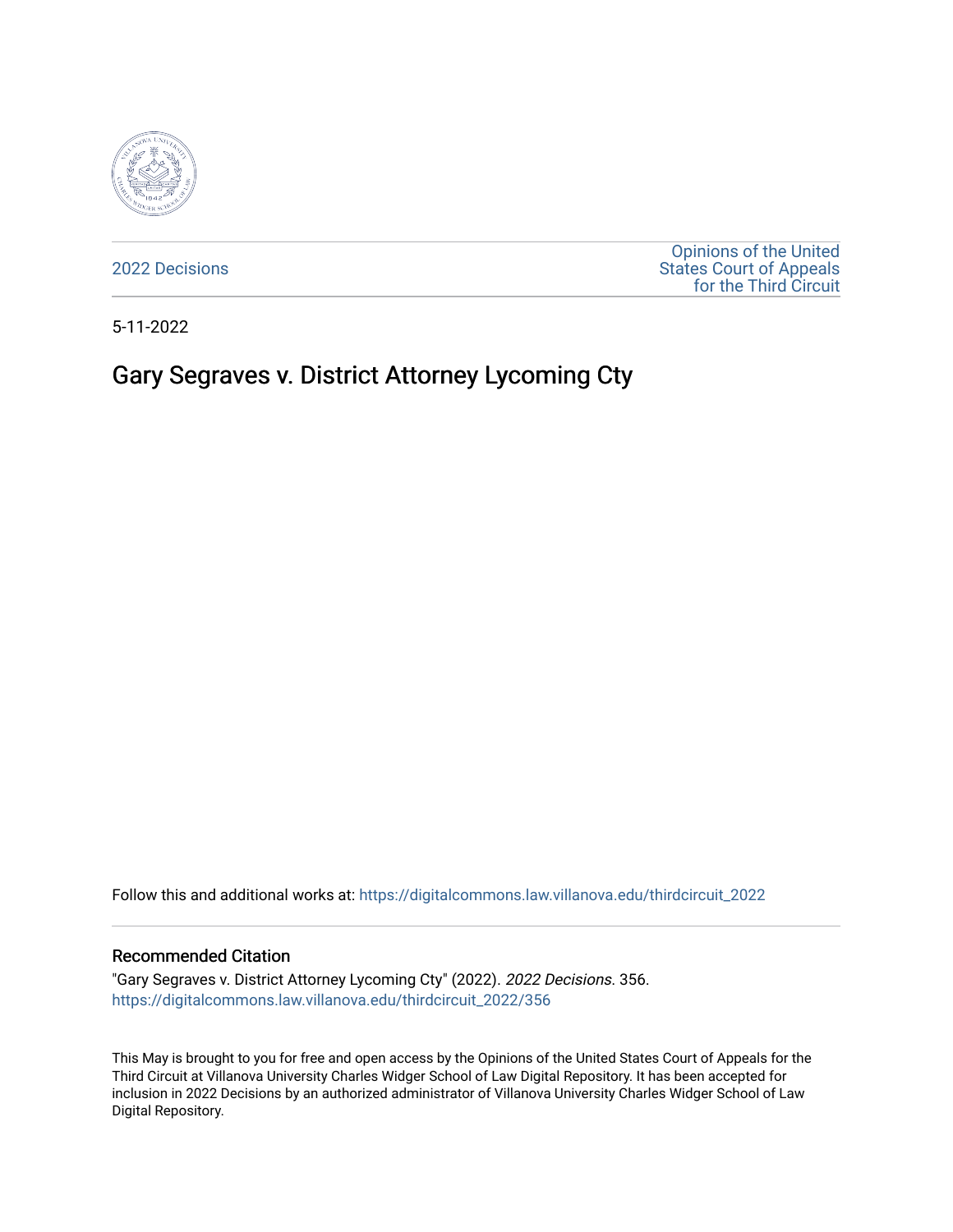# NOT PRECEDENTIAL

# UNITED STATES COURT OF APPEALS FOR THE THIRD CIRCUIT

No. 20-1997

# GARY EUGENE SEGRAVES,

Appellant

v.

DISTRICT ATTORNEY OF LYCOMING COUNTY; SUPERINTENDENT HOUTZDALE SCI; ATTORNEY GENERAL OF THE STATE OF PENNSYLVANIA

> On Appeal from the United States District Court for the Middle District of Pennsylvania

(District Court Civil No. 3-17-cv-00084) District Judge: Honorable Robert D. Mariani

Argued April 26, 2022

### BEFORE: PORTER, NYGAARD, and FISHER, *Circuit Judges*

(Filed: May 11, 2022)

Adrian N. Roe First Floor 428 Boulevard of the Allies Pittsburgh, PA 15219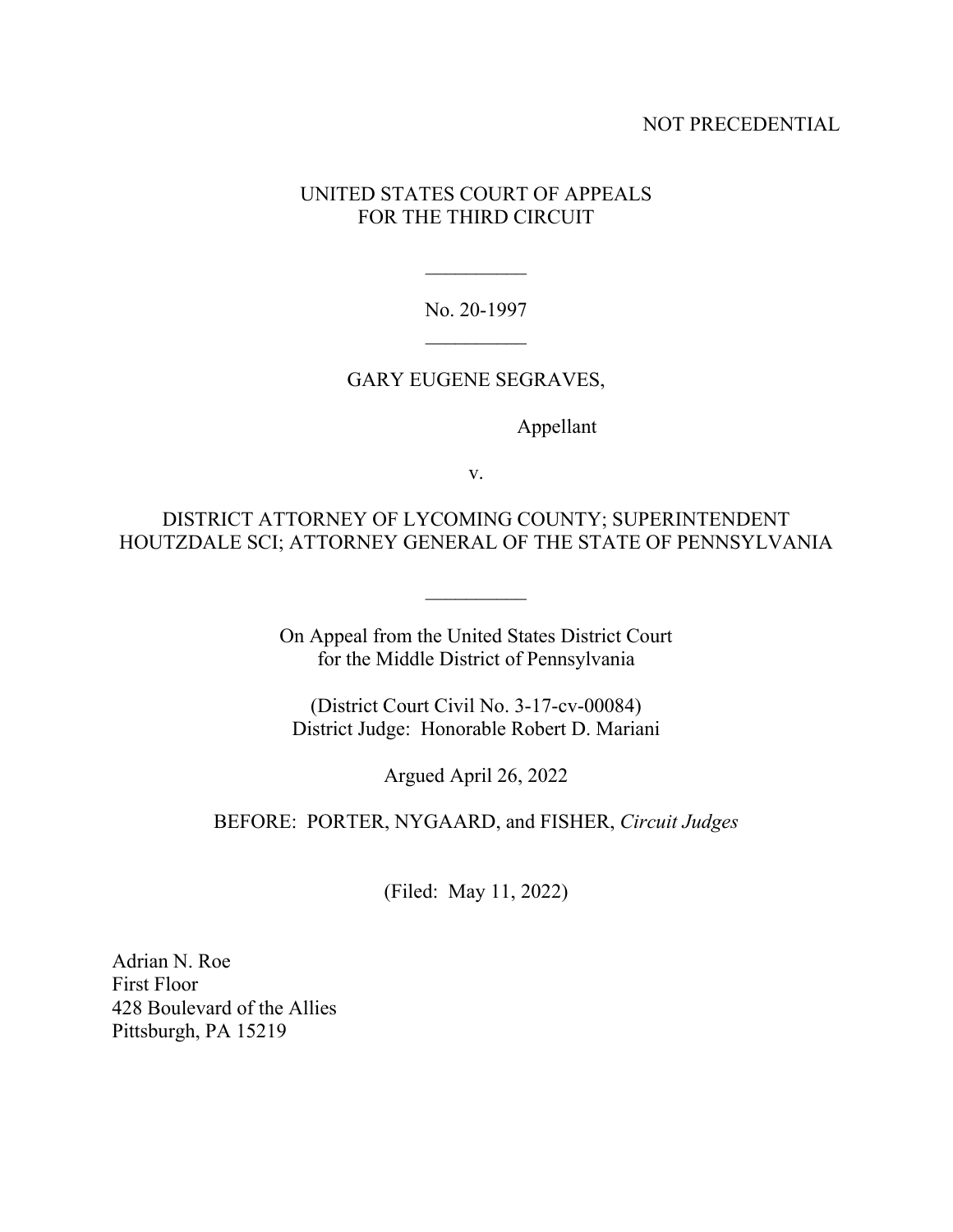Kaine E. Spitak [Argued] Duquesne University School of Law Federal Litigation Clinic 912-914 Fifth Avenue Pittsburgh, PA 15219

*Counsel for Appellant* 

Martin L. Wade [Argued] Lycoming County Office of District Attorney 48 West Third Street Williamsport, PA 17701

*Counsel for Appellee District Attorney Lycoming County*

# OPINION\*

 $\frac{1}{2}$ 

NYGAARD, *Circuit Judge.*

Appellant Gary Segraves filed a petition for writ of habeas corpus seeking a new

trial on his convictions for numerous sexual offenses arising from the rape of his step-

daughter, B.H. Though Segraves' petition advanced multiple grounds for relief—

including the claim of ineffective assistance of counsel—the District Court rejected each.

On appeal, Segraves challenges only the denial of habeas relief on his ineffective

assistance of counsel claim. We will affirm.

We need not labor over the facts and instead refer the reader to the District Court's able description of the record in its opinion.

<sup>\*</sup> This disposition is not an opinion of the full Court and pursuant to I.O.P. 5.7 does not constitute binding precedent.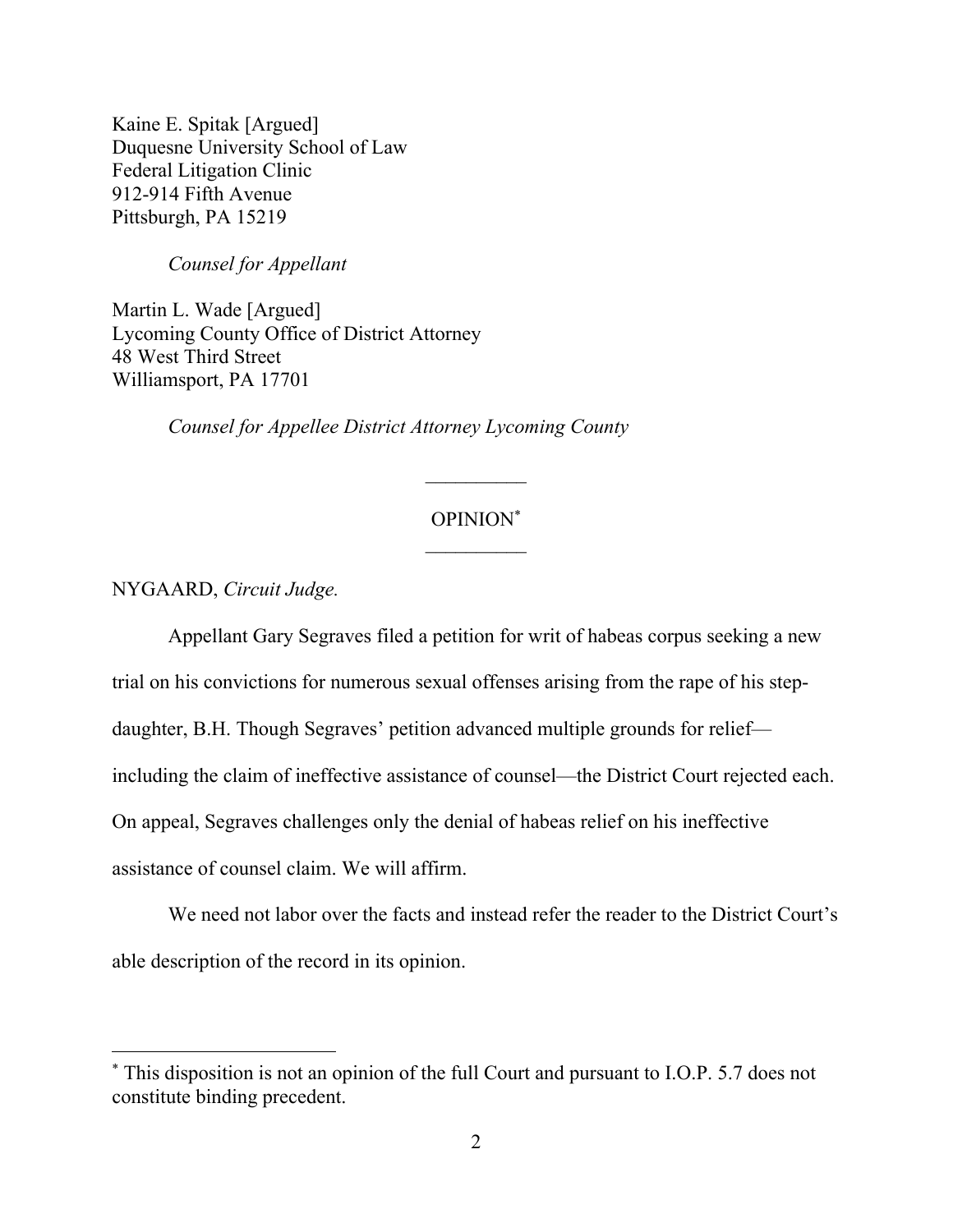The District Court's holding is correct. To obtain a writ of habeas corpus, Segraves needed to establish the Pennsylvania Superior Court's adjudication of his ineffective assistance claim either: (1) resulted in a decision contrary to, or involved the unreasonable application of, clearly established Federal law as determined by the Supreme Court of the United States; or (2) resulted in a decision based on an unreasonable determination of the facts in light of the evidence presented. 28 U.S.C. § 2254(d); *Harrington v. Richter*, 562 U.S. 86, 100 (2011).

Segraves contends, but has failed to prove, that the heightened scrutiny standard and rule of per se prejudice for which he advocates have been clearly established by the Supreme Court as required by the Antiterrorism and Effective Death Penalty Act. To support his argument, Segraves cites an assortment of non-binding, and readily distinguishable, decisions from other circuit, district, and state courts. Given the plain text of § 2254(d), however, these decisions cannot qualify as "clearly established" Federal law. The Pennsylvania Superior Court's failure to apply this heightened scrutiny standard was thus not unreasonable, as "it is not an unreasonable application of clearly established Federal law for a state court to decline to apply a specific legal rule that has not been squarely established by [the Supreme] Court." *Knowles v. Mirzayance*, 556 U.S. 111, 122 (2009) (internal quotation marks omitted).

Nor are we convinced by the record that the Superior Court's application of *Strickland v. Washington*, 466 U.S. 668 (1984), or its Pennsylvania law analogue, was objectively unreasonable. With respect to ineffective assistance of counsel claims, a state court's decision is objectively unreasonable only when the decision, "evaluated

3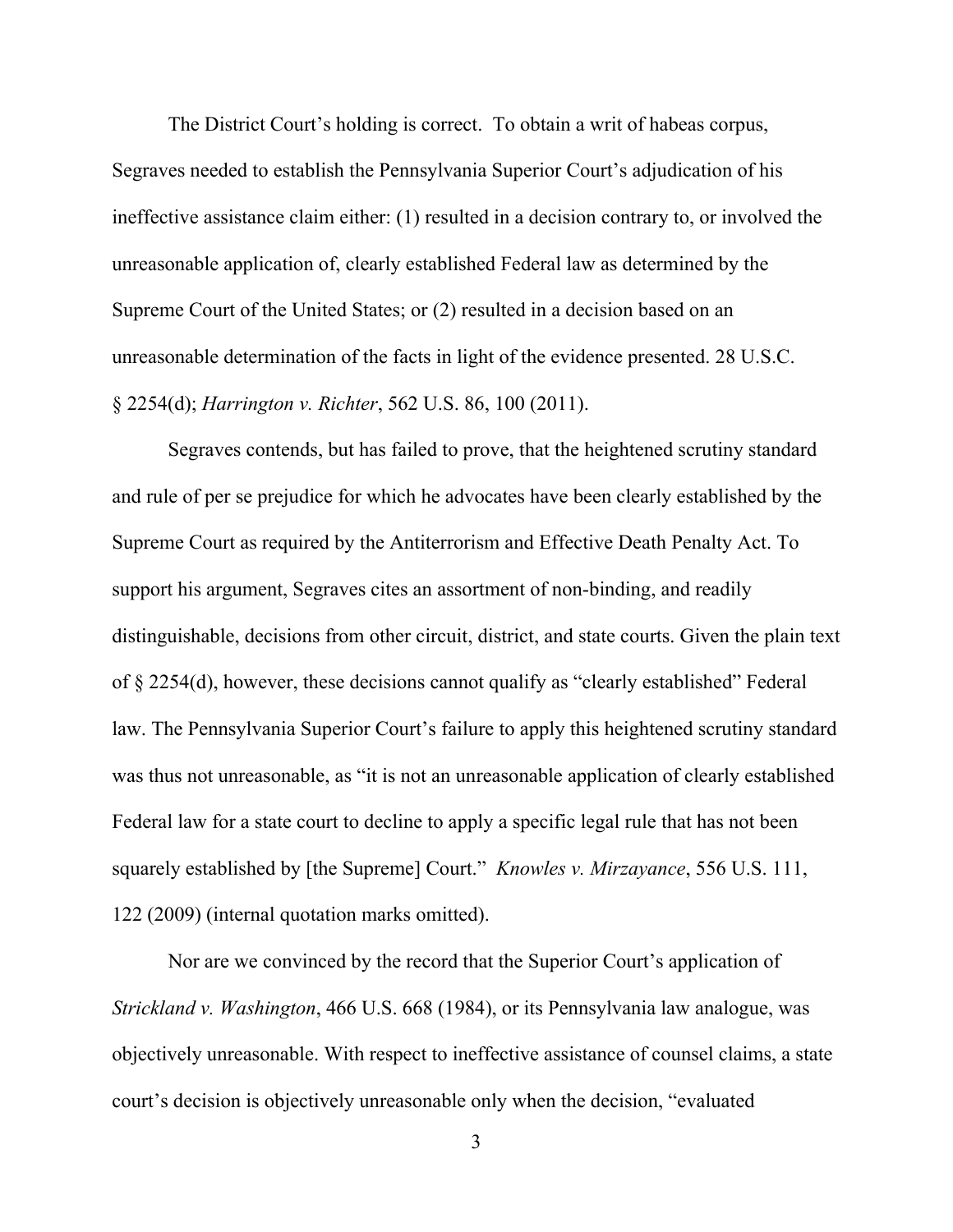objectively and on the merits, resulted in an outcome that cannot reasonably be justified under *Strickland*." *Werts v. Vaughn*, 228 F.3d 178, 204 (3d Cir. 2000). As our review of the Superior Court's determination is doubly deferential, *see Yarborough v. Gentry*, 540 U.S. 1, 5-6 (2003), to establish the Superior Court's prejudice analysis was objectively unreasonable Segraves had to clear a high hurdle. Segraves has failed to do so.

In its opinion, the Superior Court provided several reasons as to why Segraves' counsel's failure to call M.M. did not result in prejudice, which, when taken together, establish the Superior Court's prejudice determination is reasonably justified under *Strickland*. *Com. v. Segraves*, No. 181 MDA 2015, 2016 WL 617167, at \*4 (Pa. Super. Ct. Feb. 16, 2016). The first being the "compelling evidence" of Segraves' guilt, which was established by B.H.'s testimony. *Id*. The Superior Court also noted that B.H.'s testimony was corroborated by Dr. Kathleen Lewis, who "testified that she examined B.H. in February 2008, when B.H. was thirteen years old, and observed that she had sustained a significant vaginal injury consistent with someone having penetrating intercourse with her." *Id*.

 Additionally, the Superior Court explained that Segraves was not prejudiced by his counsel's failure to call M.M. because M.M.'s testimony would have been used solely to impeach B.H.'s credibility and Segraves' attorney "acknowledged that he used other means of impeaching B.H.'s credibility, by presenting evidence of her motive for fabricating the allegations and pointing out inconsistencies in her testimony." *Id*. at \*5. The Superior Court also found that even though Segraves' attorney failed to call M.M., "he did point out to the jury during closing argument that M.M. had never testified in

4